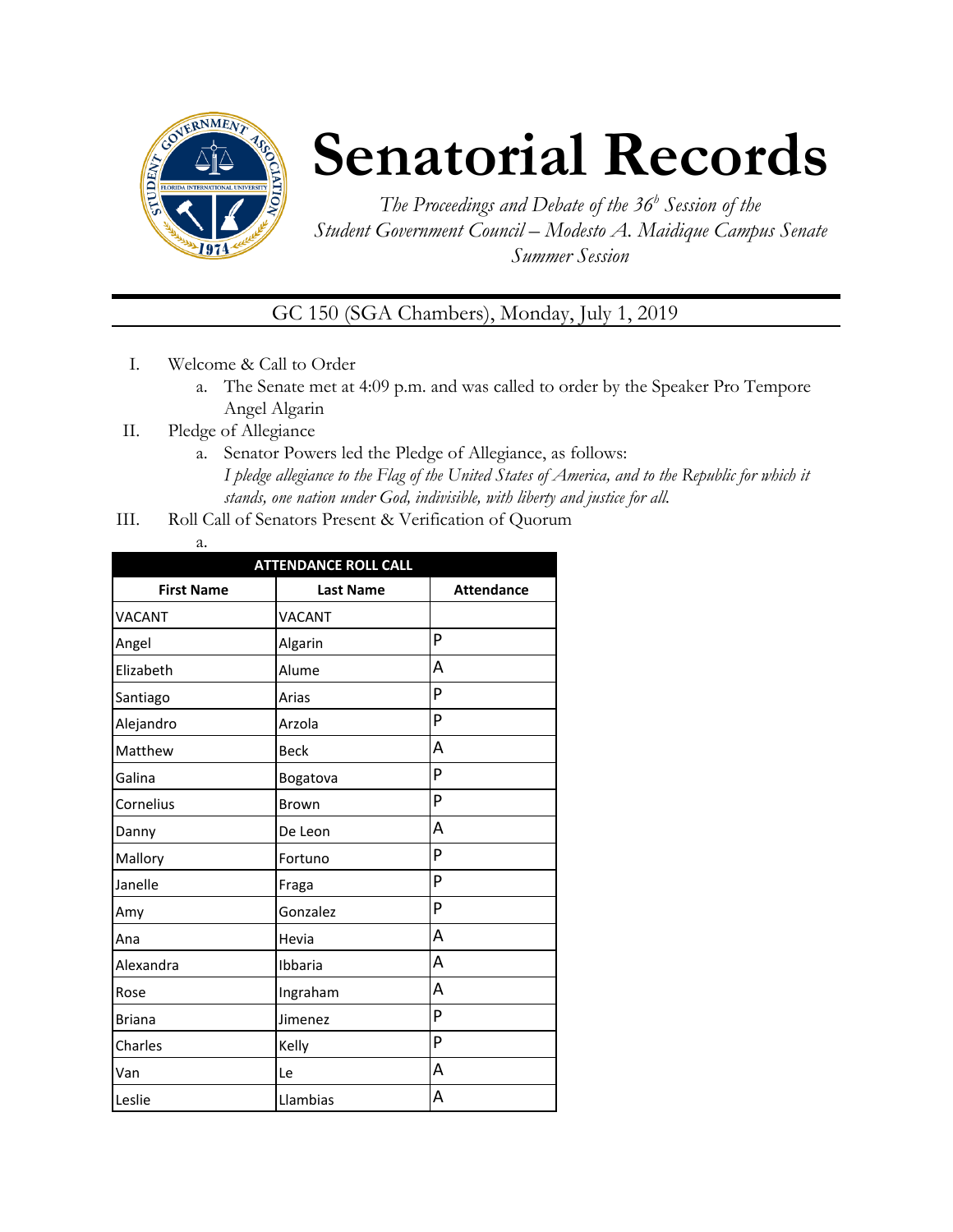| Carolina                | Machin        | A                  |
|-------------------------|---------------|--------------------|
| VACANT                  | <b>VACANT</b> |                    |
| Michaela                | Mills         | P                  |
| Afsaana                 | Mohammad      | A                  |
| Cameron                 | Moody         | P                  |
| Marko                   | Nikitovic     | A                  |
| David                   | Nivia         | A                  |
| Karla                   | Perez         | P                  |
| Gabriella               | Ponce         | P                  |
| Zackrey                 | Powers        | P                  |
| Molly                   | Schantz       | A                  |
| Jonathan                | Soufia        | A                  |
| Elizabeth               | Vazquez       | A                  |
| <b>VACANT</b>           | <b>VACANT</b> |                    |
| Sophia                  | Viterri       | A                  |
| Maryam                  | Rafieifar     | P                  |
| VACANT                  | VACANT        |                    |
| VACANT                  | VACANT        |                    |
| VACANT                  | <b>VACANT</b> |                    |
| <b>SENATE SEATS</b>     | 38            |                    |
| <b>VACANT SEATS</b>     | 7             | <b>QUORUM</b>      |
| <b>SENATORS PRESENT</b> | 16            | <b>ESTABLISHED</b> |
| <b>AMT FOR QUORUM</b>   | 16            |                    |

- b. Roll was called and Quorum was verified with 16 Senators present.
- IV. Approval of the Minutes from June 17th , 2019
	- a. Senator Kelly moves to approve the minutes from June 17th, 2019. Senator Powers seconds. Motion passes.
- V. Adoption of the Agenda
	- a. Senator Fraga moves to adopt the agenda.
	- b. Senator Algarin moves to add discussion period on Senate requirements to New Business. Senator Powers seconds. Motion passes.
	- c. Senator Fraga moves to adopt the agenda. Senator Powers seconds. Motion passes.
- VI. Invited Speakers
	- a. Sandra Londono- Research Travel Recipient
- VII. Committee Reports
	- a. Finance Committee
		- i. No report
		- ii. If you have any questions, please contact sga.financecom@gmail.com
	- b. Rules, Legislation, and Judiciary Committee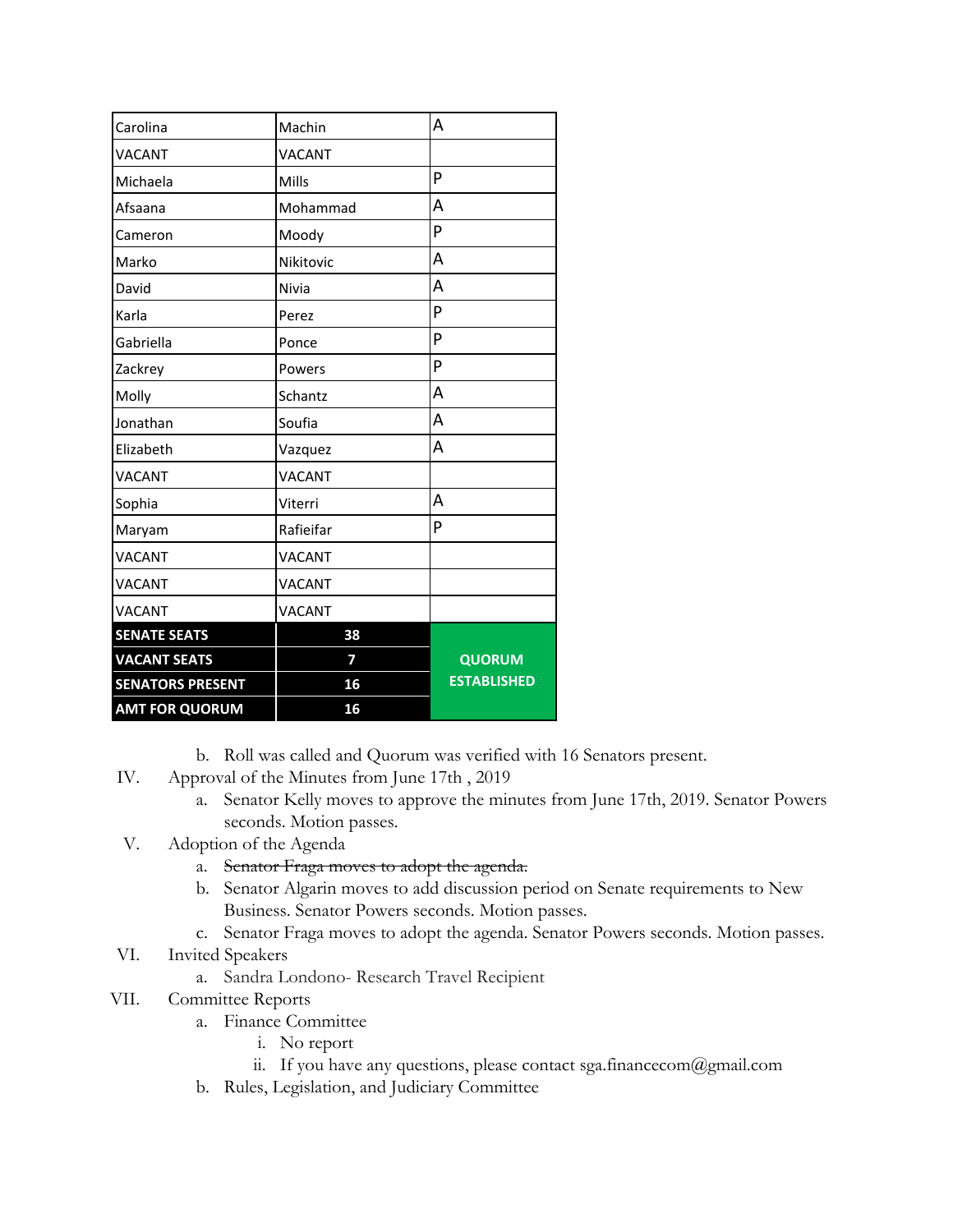- i. Met with Ana to discuss some bills that have been proposed to us. Right now we are not able to vote on it.
- ii. Meeting this week to vote on passing the bill to present to the Senate body.
- iii. If you have any questions, please contact sga.rljcommittee@gmail.com
- c. Operational Review Committee
	- i. Had our first meeting last Friday. We determined that during the summer we will have impromptu meetings. For Fall and Spring we will have our meetings on Wednesday.
	- ii. We are considering what our SOP will look like and will probably have that established mid-fall.
	- iii. Meeting with Silvana for workshop for the A&S fees that were audited last year and how we should go about contacting those departments.
	- iv. We are looking to acquire spring 2019 audits to compare and contrast.
	- v. If you have any questions, please contact fiusga.orc $(\partial g$ mail.com
- d. Internal Affairs Committee
	- i. No report
	- ii. If you have any questions, please contact sga.iacommittee@gmail.com
- e. Student Advocacy Committee
	- i. No report
	- ii. If you have any questions, please contact sga.sacommittee@gmail.com
- f. Graduate and Professional Students Committee
	- i. Submit a bill to RLJ Committee to update our statues to be reflected on the current institute that GPSC has.
	- ii. We do not have a meeting time yet.
	- iii. We will decide on a meeting date for this month.
	- iv. If you have any questions, please contact GPSC@fiu.edu
- VIII. Executive Board Reports
	- a. Speaker of the Senate
		- i. If you have any questions, please email sgaspeaker@fiu.edu
	- b. Speaker Pro Tempore
		- i. Retreat Recap and thank you for those who attended
		- ii. If you have any questions, please email sgaprotemp@fiu.edu
	- c. President Rosell
		- i. I will be sending people for cabinet confirmation for the next senate meeting.
		- ii. Met with the Athletics Director and our Secretary of Athletics will continue to meet with different coaches we are partnering with.
		- iii. Elections Commissioner Report
			- 1. Wants to reach out to the Presidents of some of the organizations on campus for different groups that we have.
			- 2. Wants to invite new stations to one of our Town Hall debates in March.
			- 3. Want to increase awareness for what Senators are doing now and their initiatives they are currently working on so that students will be encouraged to vote in Spring.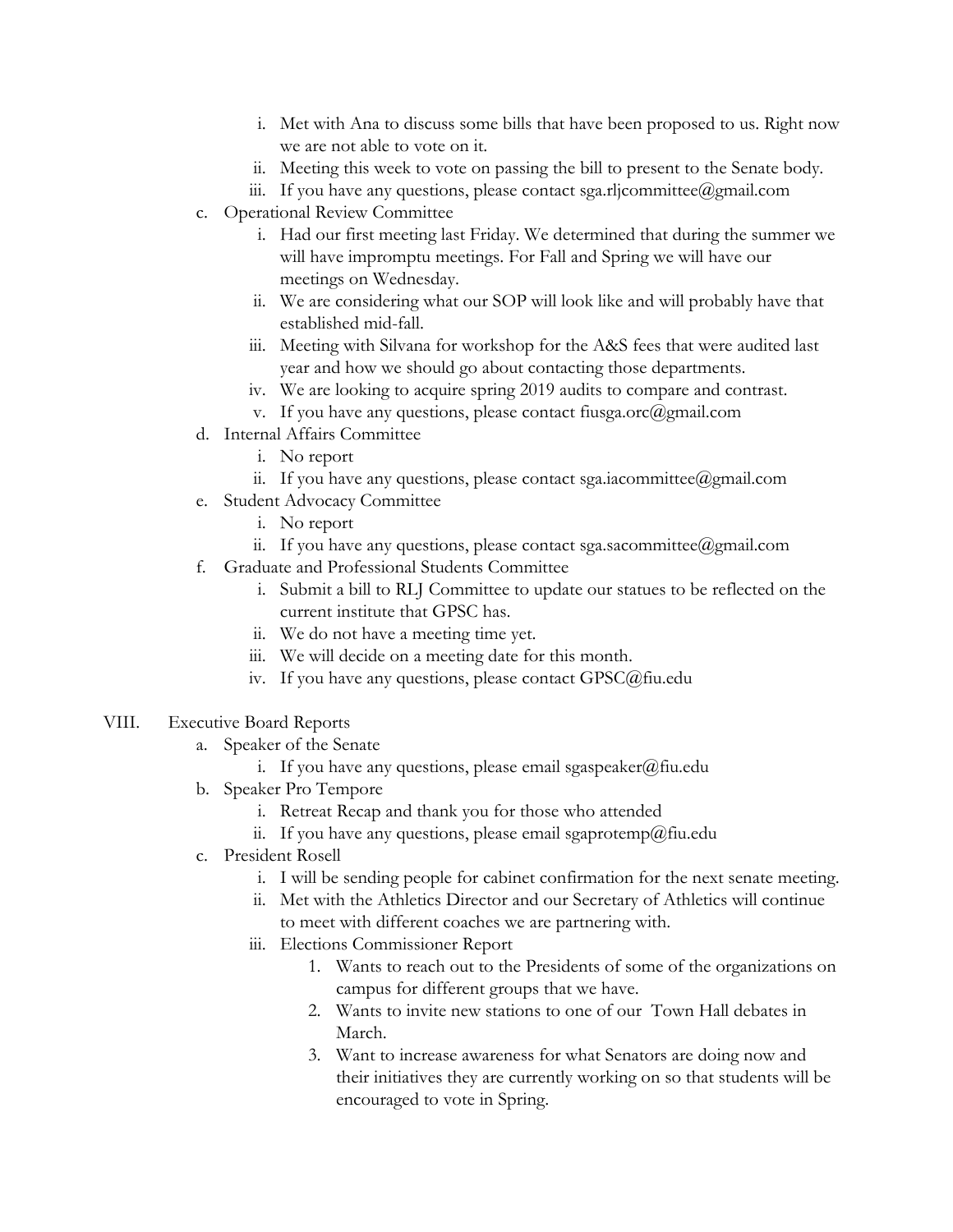- 4. Working on finding a point of contact with online voters
- 5. Executive Board is creative a monthly newsletter and we offered the Elections Commissioner is she would like to have an elections corner.
- 6. Wants to find different ways to incentivize getting pole workers for elections.
- 7. Wants to work in tandem with an initiative that President and Vice President are working on which is the idea of doing brown bag lunches with different CSO Presidents in an attempt to capture who our student body is.
- 8. Sit down as a team and run the elections code with the elections board and make sure everyone on her team is on the same page to how the rules and regulations are.
- iv. The parking and transportation fee increase passed unanimously with the Board of Trustees.
	- 1. Plan to do a panther station in PG 6. There will be a retail space and a bus pick up area that is for our surrounding municipalities to utilize our campus as a stop which will make using public transportation for our students more accessible.
- v. If you have any questions, please email sgapres $@$ fiu.edu
- d. Vice President Ojeda
	- i. If you have any questions, please email sgavp@fiu.edu
- e. Comptroller
	- i. If you have any questions, please email sgacomp@fiu.edu
- f. Chief Justice
	- i. If you have any questions, please email sgajud@fiu.edu
- IX. Special Orders
	- a. There were none.
- X. Vetoed Legislation
	- a. There were none.
- XI. Second Readings
	- a. There were none.
- XII. Unfinished Business
	- a. There were none.
- XIII. New Business
	- a. Discussion period on Senate Requirements
		- i. Senator Algarin moves to go into a 15 minute discussion period. Senator Kelly seconds. Motion passes.
			- 1. Senator Arzola moves to extend discussion period by 10 minutes. Senator Nivia seconds. Motion passes.

*Point of Personal Privilege for Senator Arias at 4:56pm; Dismissed*

- XIV. Advisor Report
	- a. Make sure everything is updated in all formats including the website once you have discussed your requirements.
	- b. If you have any questions, please email mimcast $(\hat{\omega})$ fiu.edu